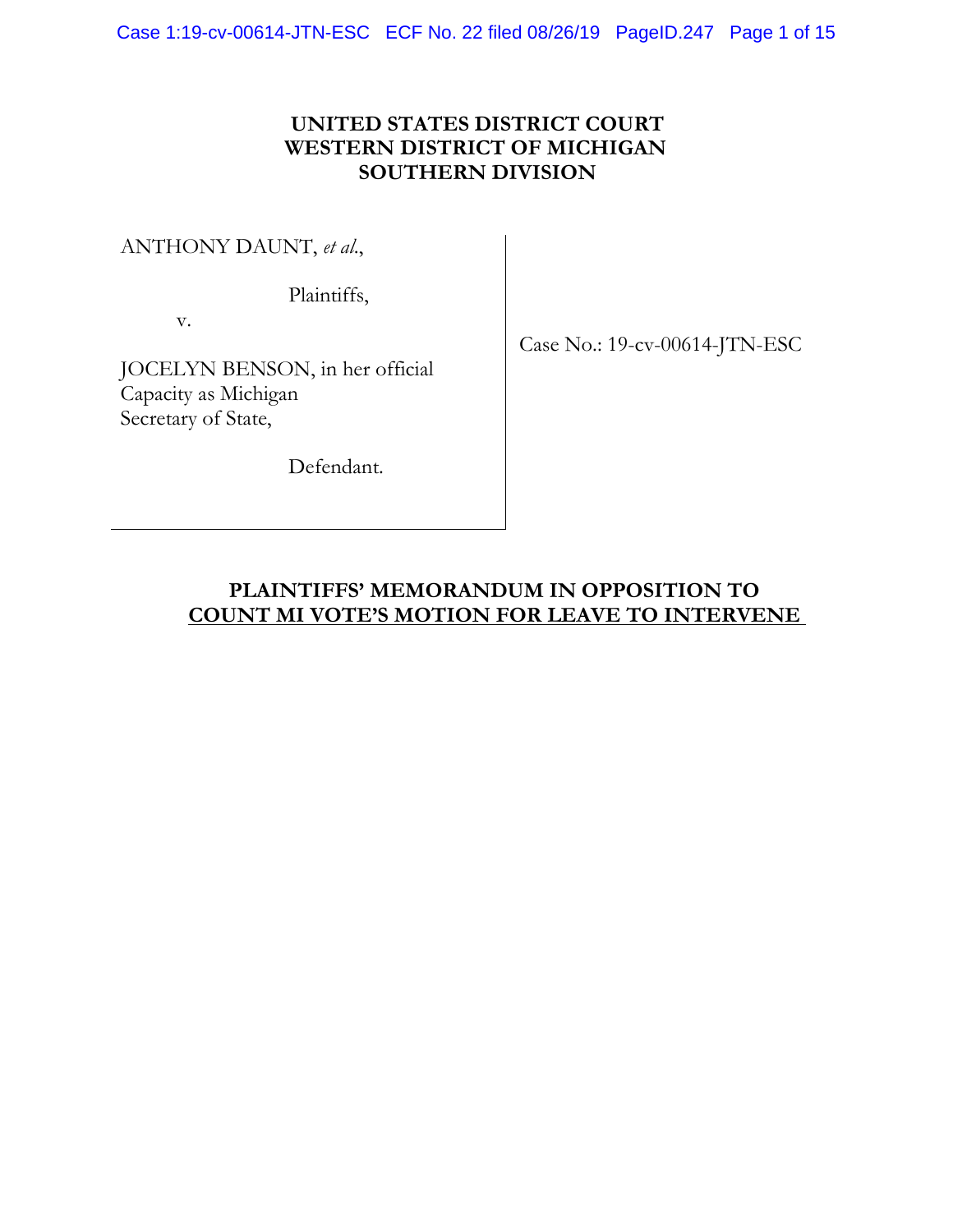## **TABLE OF CONTENTS**

| C. VNP's Intervention Would Prejudice the Parties By Creating Undue Delay and Denying the |
|-------------------------------------------------------------------------------------------|
|                                                                                           |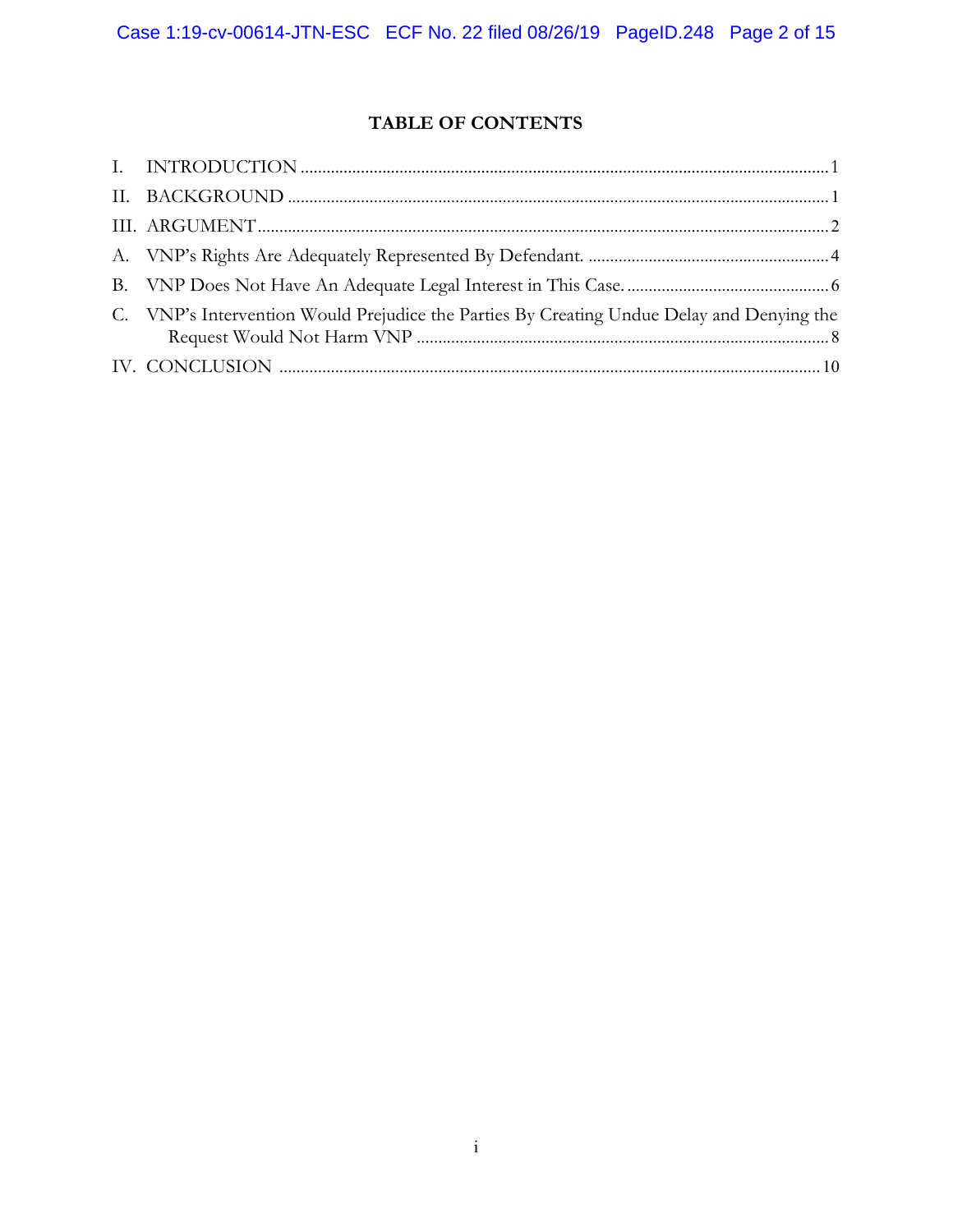## **TABLE OF AUTHORITIES**

| AFSCME v. Scott,                                                      |  |
|-----------------------------------------------------------------------|--|
| Am. Ass'n of People With Disabilities v. Herrera,                     |  |
| Assoc. Build. $\mathcal{C}$ Contractors v. Perry,                     |  |
| Athens Lumber Co. v. Fed. Election Comm'n,                            |  |
| Bay Mills Indian Cmty. v. Snyder,                                     |  |
| Bradley v. Milliken,                                                  |  |
| Brewer v. Republic Steel Corp.,                                       |  |
| Buquer v. City of Indianapolis,                                       |  |
| Cmty. Vocational Schs. of Pittsburgh, Inc. v. Mildon Bus Lines, Inc., |  |
| Coalition v. Granholm,                                                |  |
| Hollingsworth v. Perry,                                               |  |
| Hoots v. Commonwealth of Pa.,                                         |  |
| In re Wellbutrin XI Antitrust Litig.,                                 |  |
| Johnson v. Mortham,                                                   |  |
| League of Women Voters of Michigan v. Johnson,                        |  |
| Lee v. Va. Bd. of Elections,                                          |  |
|                                                                       |  |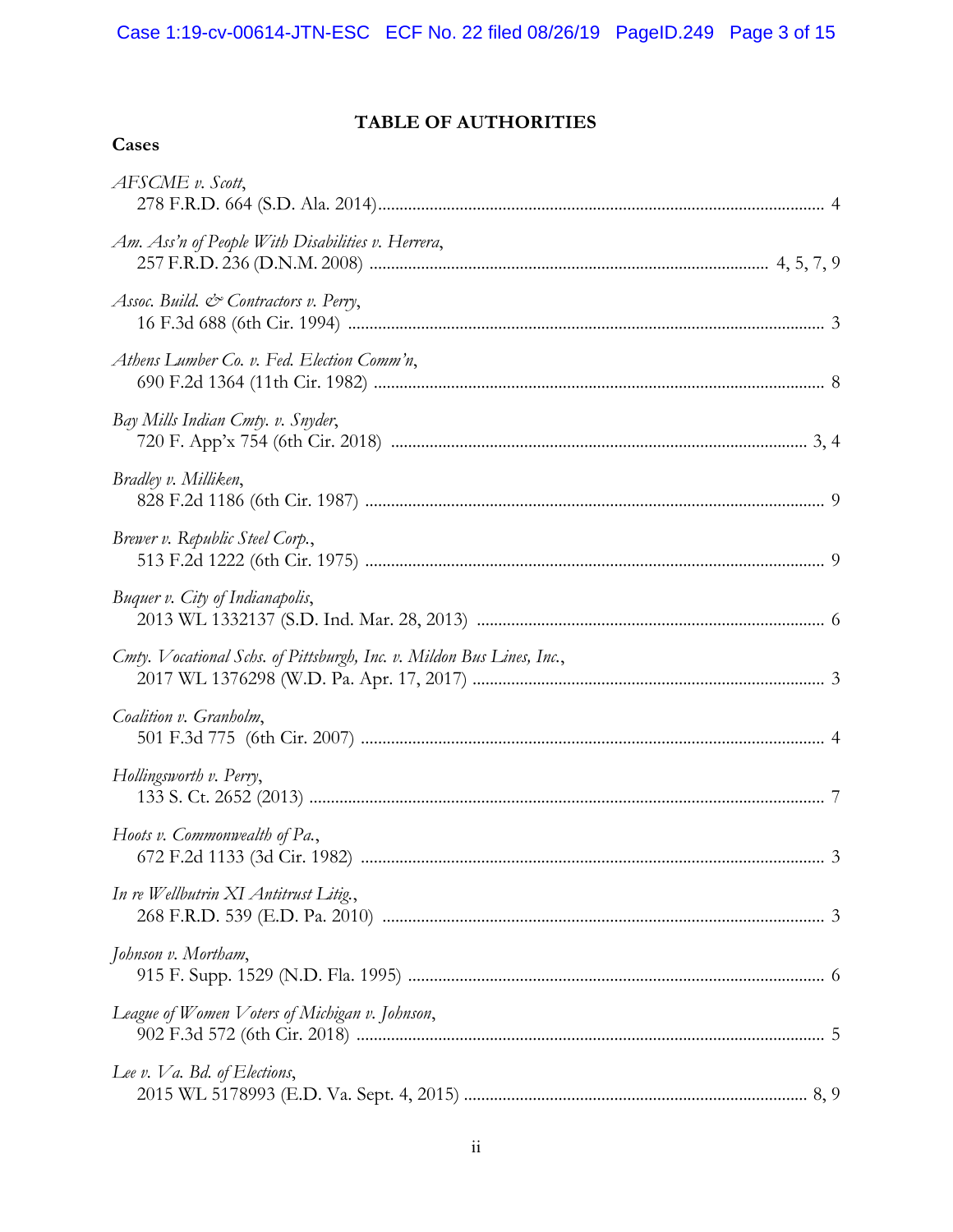# Case 1:19-cv-00614-JTN-ESC ECF No. 22 filed 08/26/19 PageID.250 Page 4 of 15

| Lowery v. Governor of Ga.,                                           |  |
|----------------------------------------------------------------------|--|
| McDonald v. Means,                                                   |  |
| Meek v. Metro. Dade Cty., Fla.,                                      |  |
| Ohio v. Envtl. Prot. Agency,                                         |  |
| One Wis. Instit. v. Nichol,                                          |  |
| Perry v. Schwarzenegger,                                             |  |
| Purcell v. BankAtlantic Fin. Corp.,                                  |  |
| Purnell v. Akron,                                                    |  |
| Stuart v. Huff,                                                      |  |
| Stupak-Thrall v. Glickman,                                           |  |
| United States v. Arizona,                                            |  |
| U.S. Postal Serv. v. Brennan,                                        |  |
| United States v. Georgia,                                            |  |
| United States v. North Carolina,                                     |  |
| Williams Island Synagogue, Inc. v. City of Aventura,                 |  |
| Worlds v. Dep't of Health $\mathcal{Q}$ Rehabilitative Servs., Fla., |  |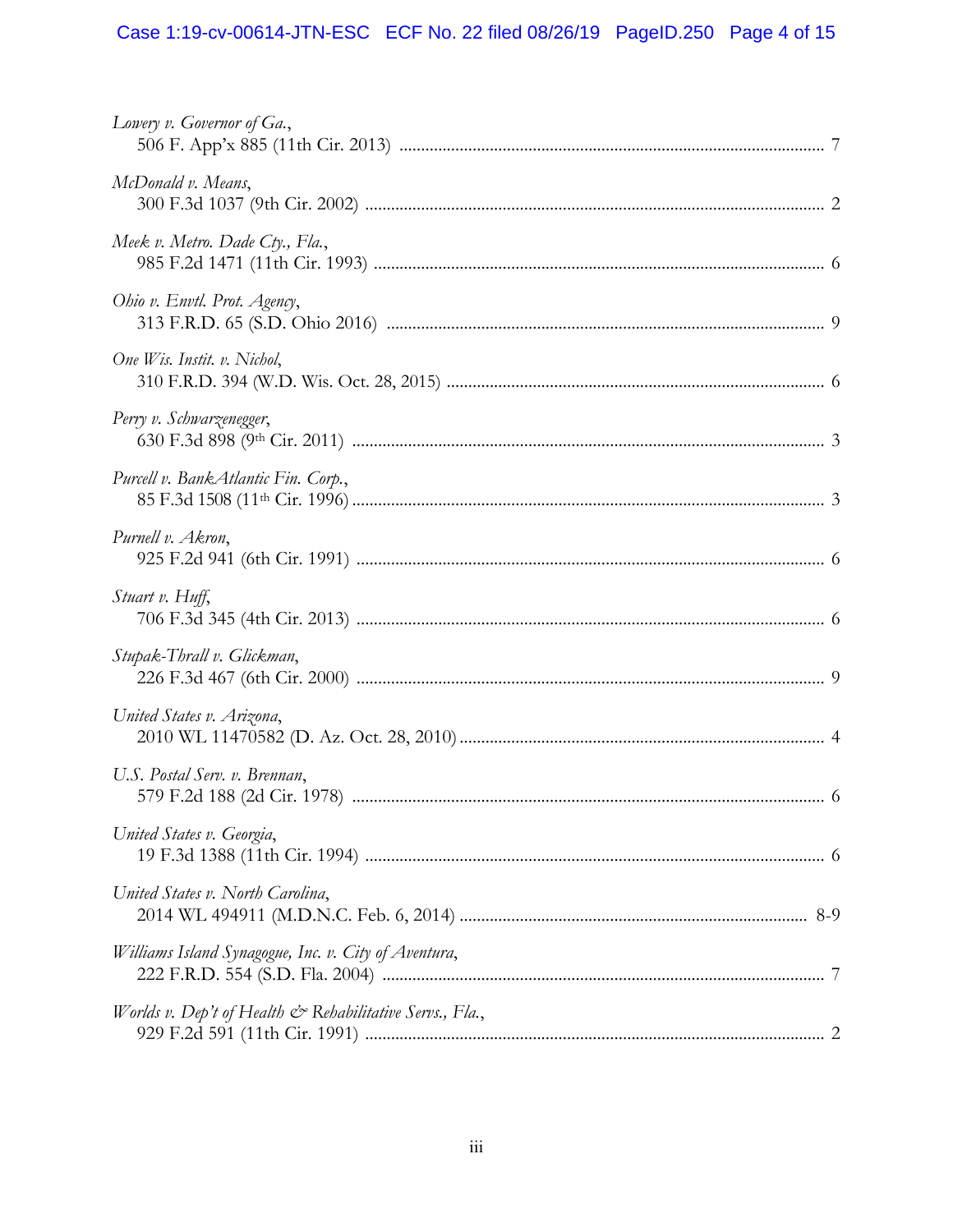Case 1:19-cv-00614-JTN-ESC ECF No. 22 filed 08/26/19 PageID.251 Page 5 of 15

## **Rules**

Federal Rule of Civil Procedure 24 .............................................................................................. [passim](#page-6-3)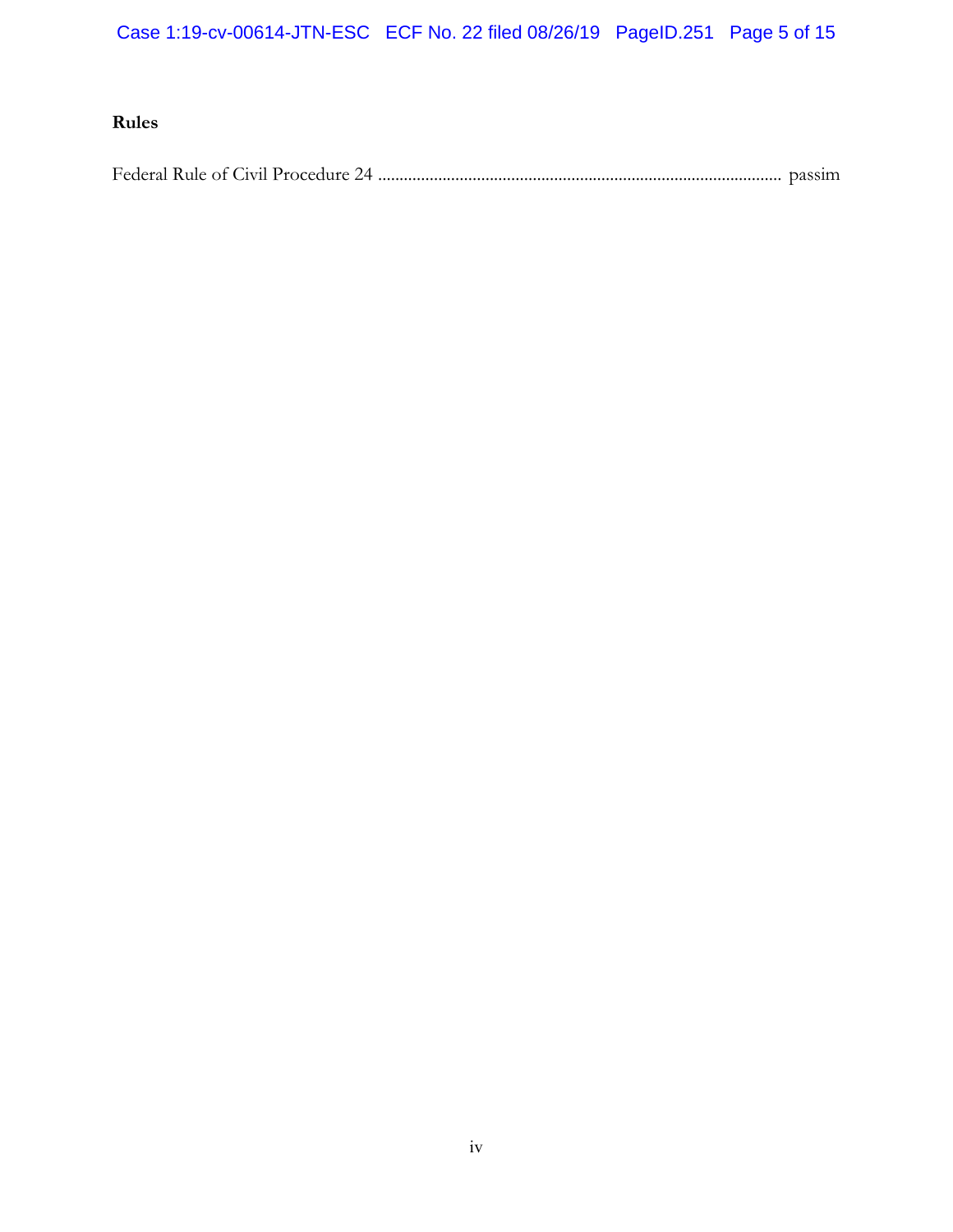## **I. INTRODUCTION**

Plaintiffs Anthony Daunt et al. submit this memorandum in opposition to the Proposed Intervenor-Defendant's Motion for Leave to Intervene filed by Count MI Vote (d/b/a Voters Not Politicians) (hereinafter "VNP").

Allowing VNP to intervene in this case will unduly delay the progress of the case by adding additional complexity that will be detrimental to the prompt adjudication of the original parties' rights. This detrimental burden is not warranted where VNP lacks its own legal interest, and its other interests are adequately represented by the Michigan Secretary of State. Under these circumstances, the Court's careful consideration provides no justification for granting permissive intervention, though it does counsel in favor of allowing VNP to submit an *amicus* brief. Accordingly, this Court should exercise its discretion to deny VNP's motion to intervene.

#### **II. BACKGROUND**

<span id="page-5-0"></span>On July 30, 2019, Plaintiffs filed this action against Michigan Secretary of State Jocelyn Benson, alleging that certain aspects of the newly created Michigan Citizens Redistricting Commission ("Commission") violated their constitutional rights. Specifically, Plaintiffs allege that the State violated the First and Fourteenth Amendments of the United States Constitution when it excluded Plaintiffs from eligibility to serve on the Commission because they engaged in constitutionally protected activity deemed to be "partisan" in nature. *See* Compl. at ¶¶2-3. The Commission was established by amendments to the State's constitution that were approved by voters through a statewide ballot initiative drafted by VNP for the November 2018 general election ballot. *See id.* at ¶26. Plaintiffs seek declaratory relief declaring the Commission unconstitutional and injunctive relief enjoining the Secretary of State from taking any further steps to administer the Commission. *Id.* at 32; Pl. Mot. for PI.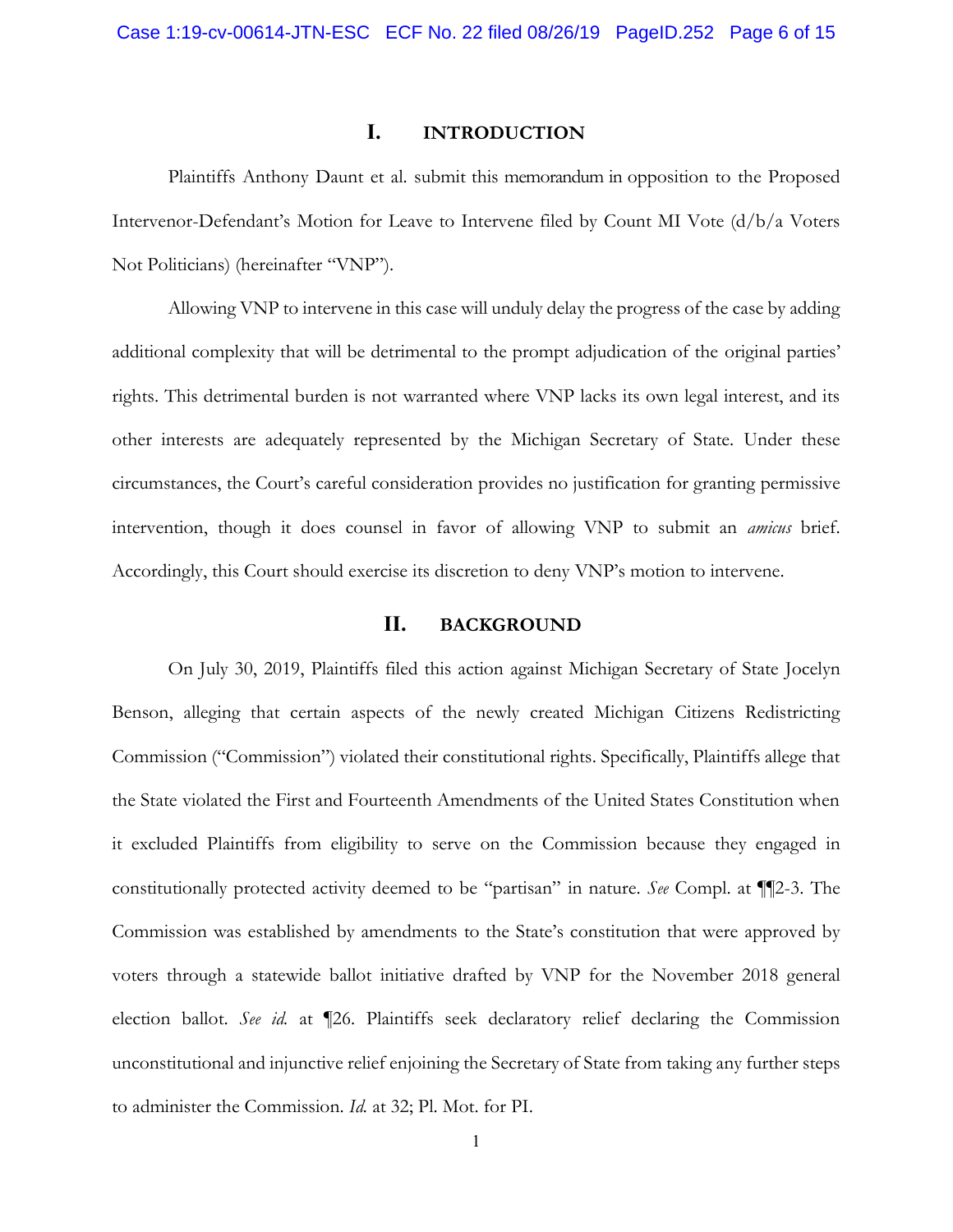<span id="page-6-3"></span>On August 12, 2019, VNP filed a motion to permissively intervene as a defendant under Federal Rule of Civil Procedure 24(b). VNP Mot. ("VNP Mot."). On August 19, 2019, Defendant filed a Request for a Pre-Motion Conference regarding its intended motion to dismiss. On August 22, 2019, Plaintiff's Motion for Preliminary Injunction, and Defendant's Request for a Pre-Motion Conference were held in abeyance.

### **III. ARGUMENT**

<span id="page-6-0"></span>Federal Rule of Civil Procedure 24(b) provides for permissive intervention where a party timely filed a motion and has "[1] a claim or defense that [2] shares with the main action a common question of law or fact." Fed. R. Civ. P.  $24(b)(1)(B)$ . VNP asserts that it satisfies these two requirements. VNP Mot. at 4. But the Court's inquiry does not end here. This Court must still, "[i]n exercising its discretion … consider whether intervention will unduly delay or prejudice the adjudication of the original parties' rights" and any other relevant factors. Fed. R. Civ. P. 24(b)(3). *McDonald v. Means*, 300 F.3d 1037, 1044 n.8 (9th Cir. 2002).

<span id="page-6-2"></span><span id="page-6-1"></span>Thus, even where Rule 24(b)'s two threshold requirements are satisfied, the court may refuse to allow intervention. *Worlds v. Dep't of Health & Rehabilitative Servs.*, Fla., 929 F.2d 591, 595 (11th Cir. 1991)) ("'[I]t is wholly discretionary with the court whether to allow intervention under Rule 24(b) and even though there is a common question of law or fact, or the requirements of Rule 24(b) are otherwise satisfied, the court may refuse to allow intervention.'"); *[Chiles](https://1.next.westlaw.com/Link/Document/FullText?findType=Y&serNum=1989018543&pubNum=0000350&originatingDoc=Ib32fa5ec426211e490d4edf60ce7d742&refType=RP&fi=co_pp_sp_350_1213&originationContext=document&transitionType=DocumentItem&contextData=(sc.UserEnteredCitation)&co_pp_sp_350_1213) v. Thornburgh*[, 865 F.2d 1197,](https://1.next.westlaw.com/Link/Document/FullText?findType=Y&serNum=1989018543&pubNum=0000350&originatingDoc=Ib32fa5ec426211e490d4edf60ce7d742&refType=RP&fi=co_pp_sp_350_1213&originationContext=document&transitionType=DocumentItem&contextData=(sc.UserEnteredCitation)&co_pp_sp_350_1213) 1213 (11<sup>th</sup> Cir. 1989) (same). It is at this stage of the Court's consideration that VNP's request for intervention fails.

In addition, courts consider a number of factors to decide whether to permit intervention, including: the nature and extent of the intervenors' interest, the legal position they seek to advance and its relation to the merits, and whether parties seeking intervention will significantly contribute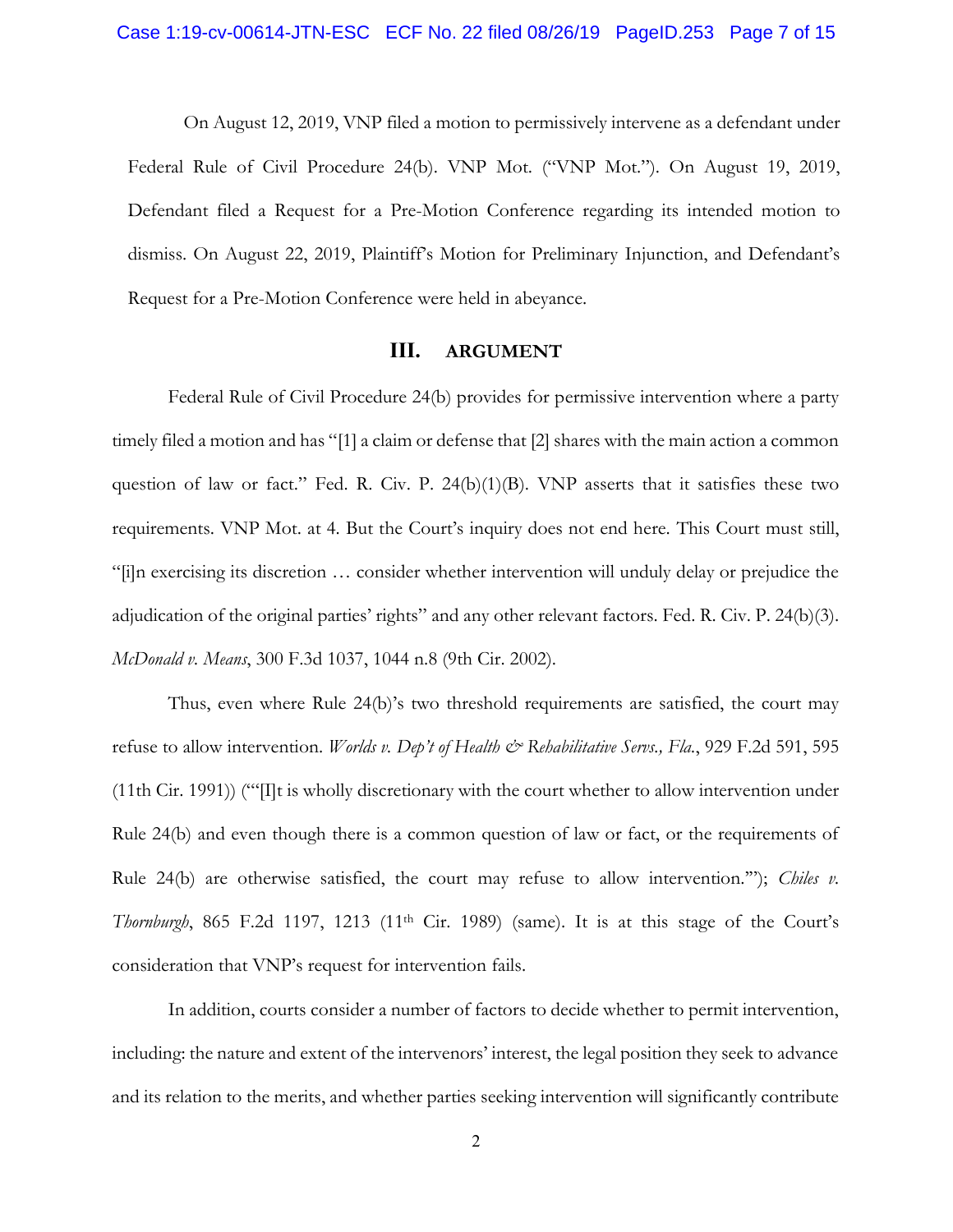#### Case 1:19-cv-00614-JTN-ESC ECF No. 22 filed 08/26/19 PageID.254 Page 8 of 15

<span id="page-7-5"></span>to full development of the factual issues in the suit and to the just and equitable adjudication of the legal questions. *Perry v. Schwarzenegger*, 630 F.3d 898, 905 (9th Cir. 2011) (cleaned up).

<span id="page-7-2"></span><span id="page-7-1"></span>Further, though VNP does not request intervention as of right under Fed. Rule Civ. P. 24(a), courts routinely "consider the same facts and circumstances used to determine whether intervention was appropriate under Rule 24(a) to determine whether the court should use its discretion to permitintervention under Rule 24(b)." *Bay Mills Indian Cmty. v. Snyder*, 720 F. App'x 754, 759 (6th Cir. 2018) (district court properly considered the lack of a substantial legal interest and adequate representation by the existing parties in denying motion for permissive intervention); *Cmty. Vocational Schs. of Pittsburgh, Inc. v. Mildon Bus Lines, Inc.*, No. 09-1572, 2017 WL 1376298, at \*8 (W.D. Pa. Apr. 17, 2017); *see also Chiles*, 865 at 1215 (affirming denial of intervention motions because movant's interest was adequately represented); *Purcell v. BankAtlantic Fin. Corp.*, 85 F.3d 1508, 1513–14 (11th Cir. 1996) (affirming denial intervention motions because interest was too remote to justify intervention); *Hoots v. Commonwealth of Pa*., 672 F.2d 1133, 1136 (3d Cir. 1982); *In re Wellbutrin XI Antitrust Litig*., 268 F.R.D. 539, 545 (E.D. Pa. 2010) (citing *Delaware Valley Citizens' Council for Clean Air v. Com. of Pa.*, 674 F.2d 970, 973 (3d Cir. 1982)).

<span id="page-7-6"></span><span id="page-7-4"></span><span id="page-7-3"></span>Fed. R. Civ. P. Rule  $24(a)(2)$  affords intervention as of right only if each of the following requirements is satisfied: (1) The application for intervention is timely; (2) The applicant has a sufficient interest in the litigation; (3) The interest may be affected or impaired, as a practical matter by the disposition of the action; and (4) The interest is not adequately represented by an existing party in the litigation.<sup>1</sup>

<span id="page-7-0"></span><sup>&</sup>lt;sup>1</sup> In its motion, VNP notes that in *Assoc. Build. & Contractors v. Perry*, 16 F.3d 688, 690 (6<sup>th</sup> Cir. 1994), the Sixth Circuit found that a potential intervenor need not have Article III standing to intervene in litigation permissibly. However, the court may still examine the potential intervenor's legal interest in the litigation to consider whether to grant intervention. And if the Court were to consider the issue, it would conclude that VNP lacks standing.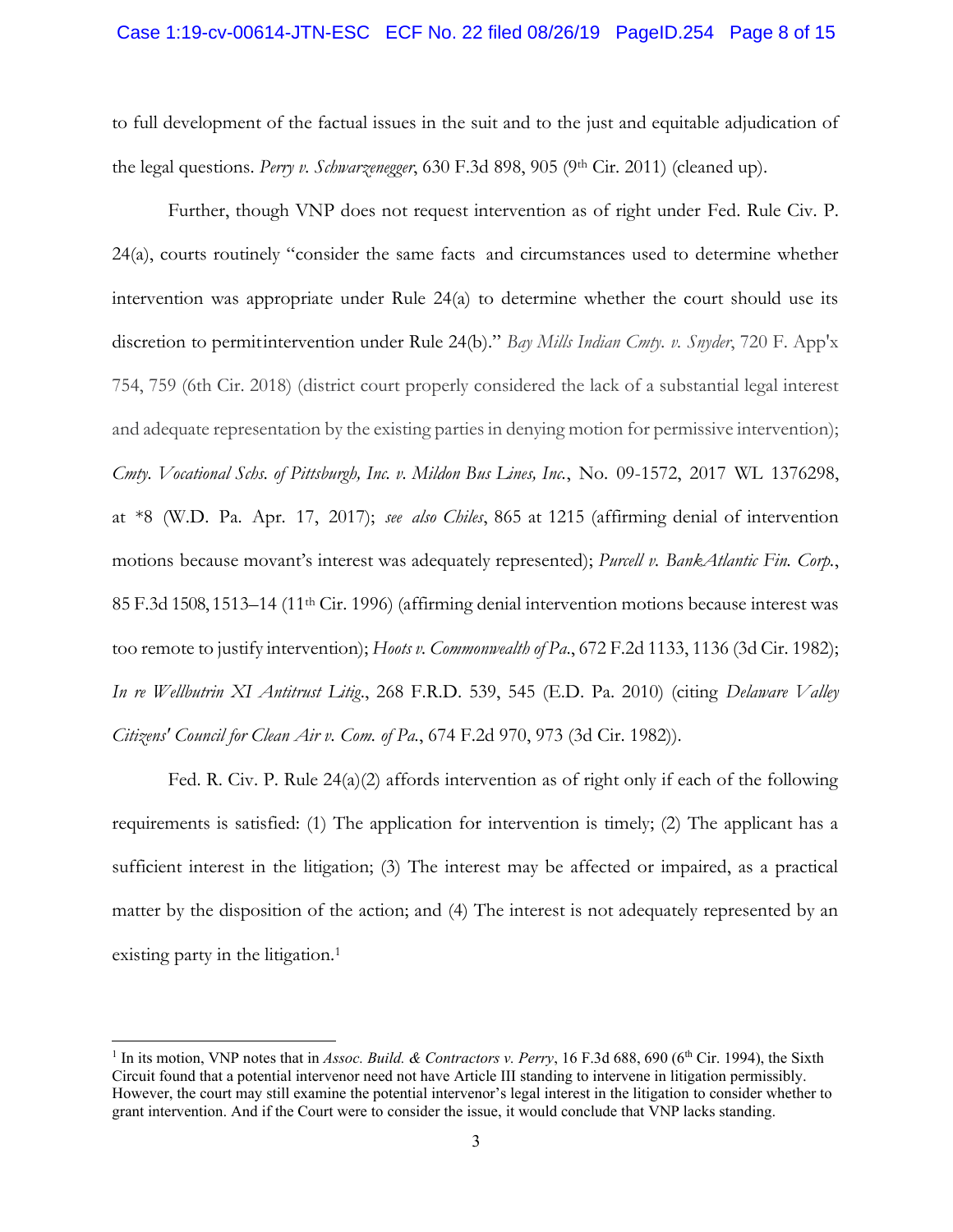#### Case 1:19-cv-00614-JTN-ESC ECF No. 22 filed 08/26/19 PageID.255 Page 9 of 15

These factors counsel against VNP's intervention. VNP's rights are already fully represented by the Defendant, and it does not have an adequate legal interest in the case. Any small benefit that may be derived from allowing intervention is outweighed by the prejudice to the parties from the undue delay that will result, particularly where VNP can submit an *amicus* brief.

#### **A. VNP's Rights Are Adequately Represented By Defendant.**

<span id="page-8-0"></span>VNP does not meaningfully dispute that its interests will be adequately represented by the Michigan Secretary of State. Instead, VNP says it has a "unique appreciation" for the purported "important public interest advanced by the constitutional amendment" and a "heightened interest" in defending the Commission. VNP Mot. at 1. VNP argues that this is enough to justify intervention because it is not required to show that that the State will inadequately defend this case to be allowed to participate in the litigation as a *permissive* intervenor. VNP Mot. at 5.

<span id="page-8-5"></span><span id="page-8-4"></span><span id="page-8-3"></span><span id="page-8-2"></span><span id="page-8-1"></span>But adequate representation by existing parties is often fatal to permissive intervention. *E.g., Bay Mills Indian Cmty. v. Snyder*, 720 F. App'x at 759 ("[t]he fact that [a proposed intervenor's] position is being represented counsels against granting permissive intervention"); *Coalition v. Granholm*, 501 F.3d 775, 784 (6<sup>th</sup> Cir. 2007) (affirming denial of permissive intervention; district court properly considered adequate representation by existing parties); *AFSCME v. Scott*, 278 F.R.D. 664, 670 (S.D. Ala. 2014) (denying permissive interventions where the interests of defendant Governor and proposed intervenor were "closely aligned"); *United States v. Arizona*, 2010 WL 11470582, at \*4 (D. Az. Oct. 28, 2010) (denying permissive intervention because state senator did "not demonstrate[] that the Governor's defense of [the law] is inadequate, regardless of whether his asserted defenses shares a question of law or fact); *Am. Ass'n of People With Disabilities*, 257 F.R.D. 236, 259 (D.N.M. 2008) (denying permissive intervention in voting rights case; "Defendant is adequately representing any interests the prospective intervenors have in the litigation").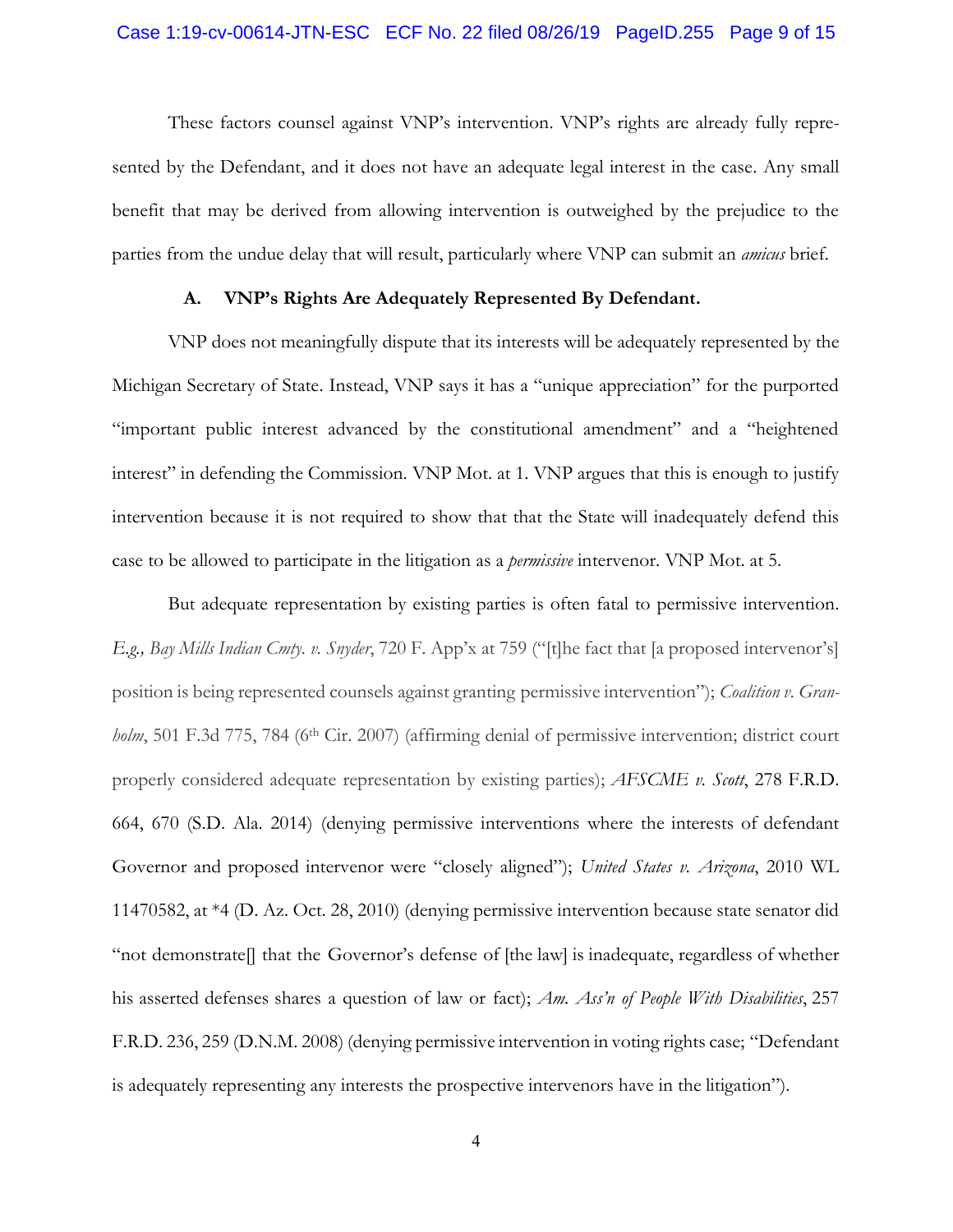#### Case 1:19-cv-00614-JTN-ESC ECF No. 22 filed 08/26/19 PageID.256 Page 10 of 15

Here, the Michigan Secretary of State, Jocelyn Benson, and the Michigan Attorney General, Dana Nessel, have each made their intention to aggressively defend the constitutionality of the Commission clear. On the day this case was filed, Nessel posted a message on Twitter stating that "her office will "VIGOROUSLY" defend the legality of the commission. https://bit.ly/2Zj3tBo. And Benson reportedly made the following statement, "Voters spoke loud and clear last November that they want an independent, citizen-led commission — not partisan politicians — responsible for drawing district lines." "My office will stay focused on engaging the public and encouraging full participation in a transparent application and random selection process for this commission, which has the opportunity to map Michigan's future." [Jonathan Oosting,](http://www.detroitnews.com/staff/10046778/jonathan-oosting/) *Republicans sue to block Michigan redistricting commission*. The Detroit News**,** Jul. 30, 2019, https://bit.ly/2GCXcVR.

<span id="page-9-1"></span><span id="page-9-0"></span>These statements undermine VNP's claims of a "unique appreciation" for the purported "important public interest advanced by the constitutional amendment" and a "heightened interest" in defending the Commission. *Id*. To the contrary, VNP and the Defendant have identical interests in the purported public interest at stake. *Cf. League of Women Voters of Michigan v. Johnson*, 902 F.3d 572, 579-580 (6<sup>th</sup> Cir. 2018) (finding abuse of discretion where the district court, among other things, failed to consider the distinctiveness of proposed permissive intervenors' interest in the litigation). *Johnson* is also readily distinguishable because the proposed intervenors in that case were government officials who would be directly impacted by the outcome pending litigation. Here, VNP is a political committee that was a proponent of a ballot measure. There is no ongoing legal role for VNP in the administration of the ballot measure, nor is VNP as a ballot measure committee directly or even indirectly impacted by the outcome of this case.

Further, as just noted, VNP and the Defendant have the exact same objective here—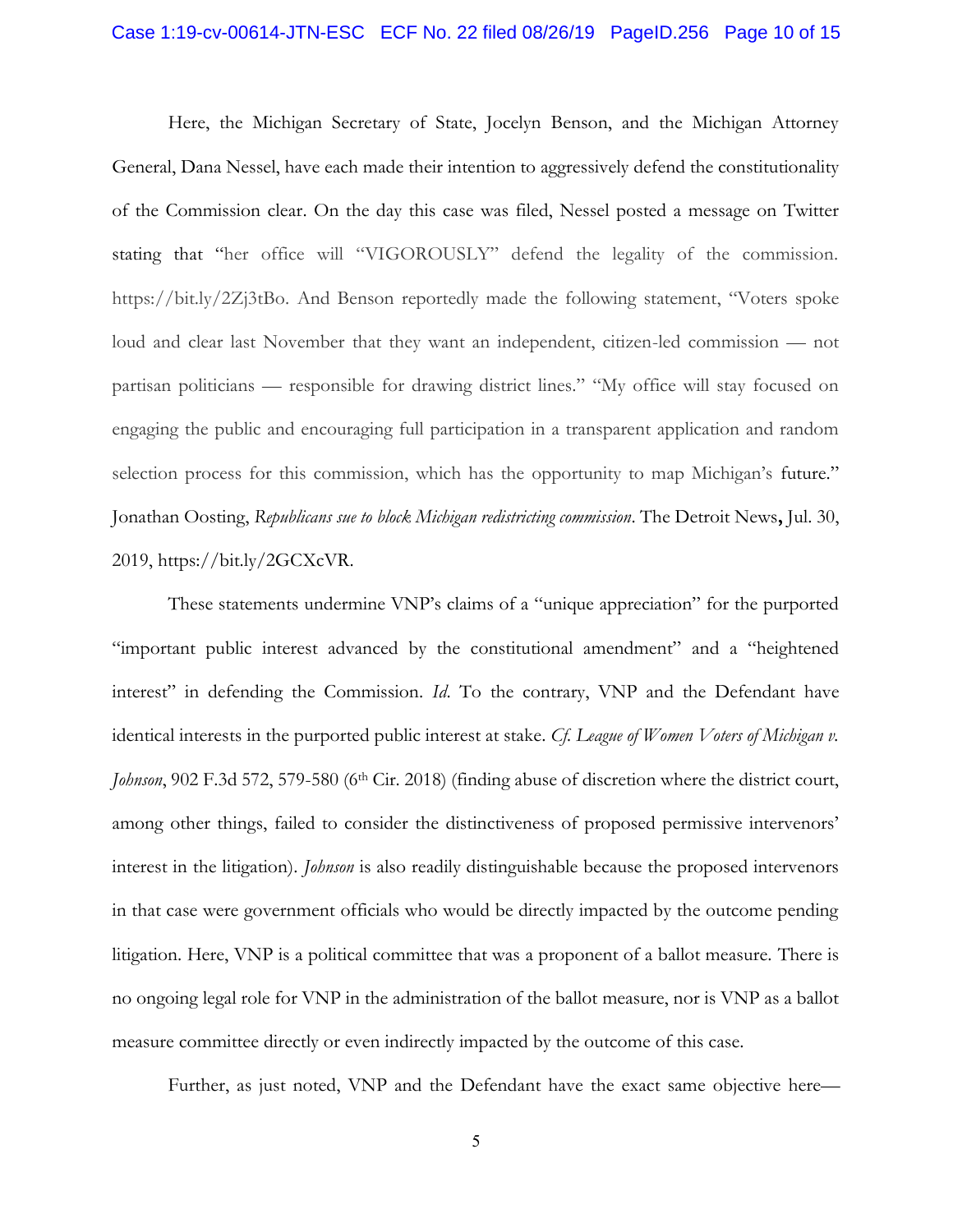#### Case 1:19-cv-00614-JTN-ESC ECF No. 22 filed 08/26/19 PageID.257 Page 11 of 15

<span id="page-10-8"></span><span id="page-10-5"></span><span id="page-10-3"></span>defending the Commission's constitutionality. Accordingly, VNP is not unique at all in its interest or objective with respect to the Commission and the litigation. *Purnell v. Akron*, 925 F.2d 941, 950 (6th Cir. 1991) ("The burden placed on the would-be intervenor requires 'overcom[ing] the presumption of adequacy of representation that arises when the proposed intervenor and a party to the suit . . . have the same ultimate objective.'"); *United States v. Georgia*, 19 F.3d 1388, 1394 (11th Cir. 1994); *see also Meek v. Metro. Dade Cty., Fla.*, 985 F.2d 1471, 1477 (11th Cir. 1993) ("When applicants for intervention seek to achieve the same objectives as an existing party in the case, that party is presumed to represent the applicants' interests adequately."); *Stuart v. Huff*, 706 F.3d 345, 351 (4th Cir. 2013); *Buquer v. City of Indianapolis*, 2013 WL 1332137, at \*5 (S.D. Ind. Mar. 28, 2013) ("[W]here the governmental entity responsible for protecting the interests of intervenors is the party accused of inadequacy, the Seventh Circuit has held that 'the representative party is presumed to adequately represent [the proposed intervenors'] interests.'").

<span id="page-10-6"></span><span id="page-10-1"></span>VNP does not argue that Defendant will not adequately represent its interests; it erroneously says that adequate representation does not matter to permissive intervention. <sup>2</sup> VNP Mot. at 5. Because Defendant is poised and prepared to aggressively defend the interest that it shares with VNP, it is unnecessary for this Court to grant VNP permissive intervention.

#### <span id="page-10-0"></span>**B. VNP Does Not Have An Adequate Legal Interest in This Case.**

VNP's interest in defending the Commission's constitutionality is not a legal interest

<span id="page-10-7"></span><span id="page-10-4"></span><span id="page-10-2"></span><sup>&</sup>lt;sup>2</sup> "[W]hen intervention of right is denied for the proposed intervenor's failure to overcome the presumption of adequate representation by the government, the case for permissive intervention disappears." *One Wis. Instit. v. Nichol*, 310 F.R.D. 394, 399 (W.D. Wis. Oct. 28, 2015) (citation omitted); *see also U.S. Postal Serv. v. Brennan*, 579 F.2d 188, 191–92 (2d Cir. 1978) (quoting *Spangler v. Pasadena City Bd. of Educ.*, 552 F.2d 1326, 1329 (9th Cir. 1977)) (noting whether intervenor's "interests are 'adequately represented by the other parties'" is a factor in whether to grant permissive intervention); *Johnson v. Mortham*, 915 F. Supp. 1529, 1536–37 (N.D. Fla. 1995) (denying permissive intervention because interests were adequately represented).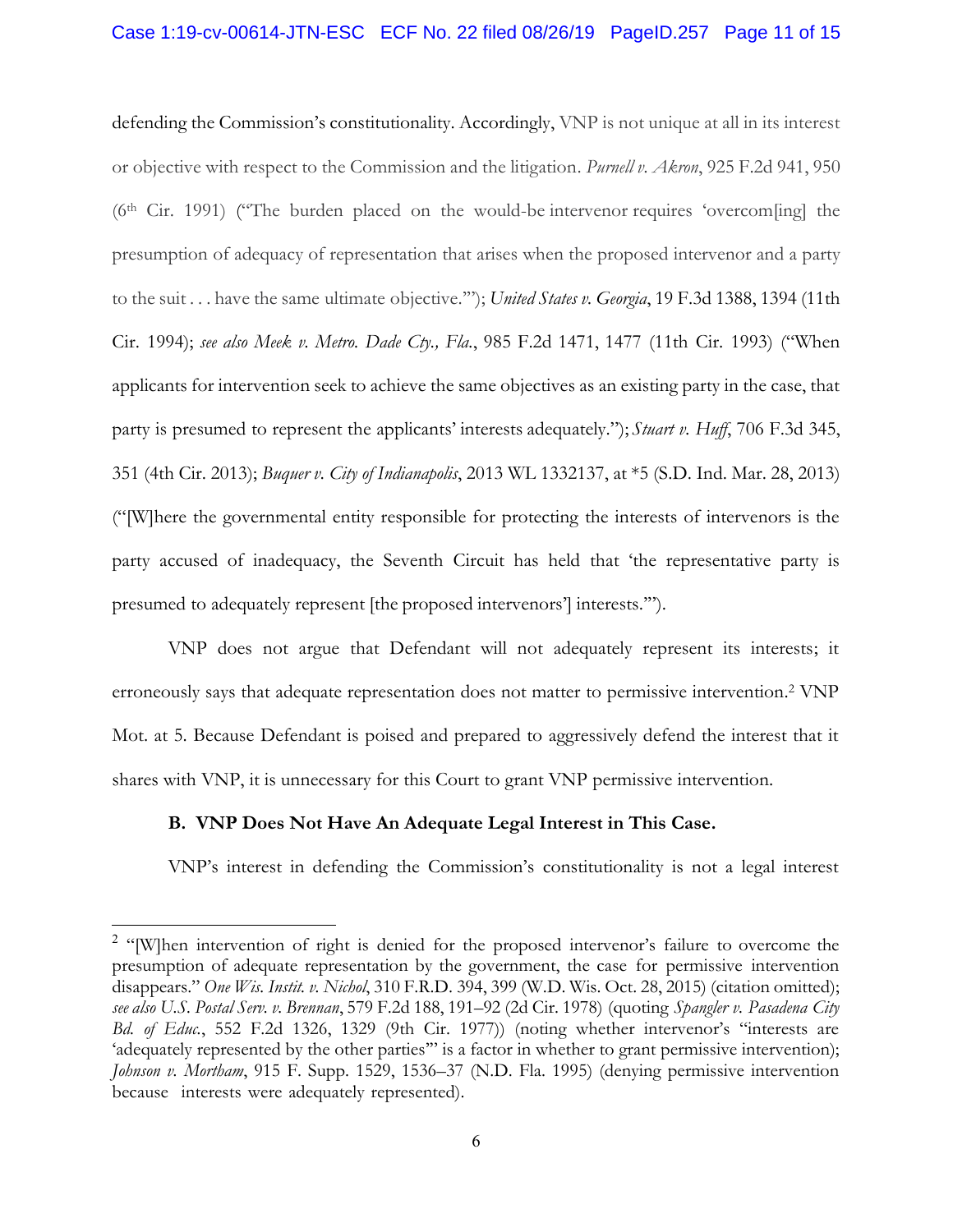<span id="page-11-1"></span><span id="page-11-0"></span>derived from some official legal or administrative role; rather, it is merely related to its "profound interest" in redistricting and "its expertise and insights as the drafter and sponsor of the constitutional amendment at issue." VNP Mot. at 3, 5. But mere proponents of particular policies do not necessarily have a legal stake in defending those policies. The U.S. Supreme Court recently held that proponents of an enacted ballot initiative "have no 'personal stake' in defending its enforcement that is distinguishable from the general interest of every citizen of [the State]." *Hollingsworth v. Perry*, 133 S. Ct. 2652, 2263 (2013). And possession of useful knowledge and interest do not provide an adequate legal interest to properly justify permissive intervention in a legal dispute about that issue. *Am. Ass'n of People With Disabilities*, 257 F.R.D. at 259 (denying permissive intervention in voting rights case because "while the proposed intervenors might be able to help develop the factual and legal issues in this case, the Court does not believe that such assistance will outweigh the detriment of increased delay"). Indeed, in a nearly identical case, the U.S. District Court for the Northern District of Florida denied the proponents of a ballot measure related to redistricting intervention in a case challenging an aspect of the ballot measure's administration while allowing them to participate as *amicus*. *Norris v. Detzner*, (N.D. Fla.) (Case No. 3:15-cv-343) (E.C.F. No. 30).

<span id="page-11-3"></span><span id="page-11-2"></span>VNP has no role in administering the Commission or enforcing the relevant state Constitutional provisions and therefore no interest sufficient to sustain intervention. *See Lowery v. Governor of Ga.*, 506 F. App'x 885, 886 (11th Cir. 2013) (affirming dismissal of Voting Rights Act case because defendant had "no power to provide any of the relief requested"); *Williams Island Synagogue, Inc. v. City of Aventura*, 222 F.R.D. 554, 557 (S.D. Fla. 2004) (denying intervention as defendant because plaintiff could assert no claim against intervenor), *aff'd sub nom. 2600 Island Blvd. Condo v. City of Aventura, Fla.*, 138 F. App'x 299 (11th Cir. 2005).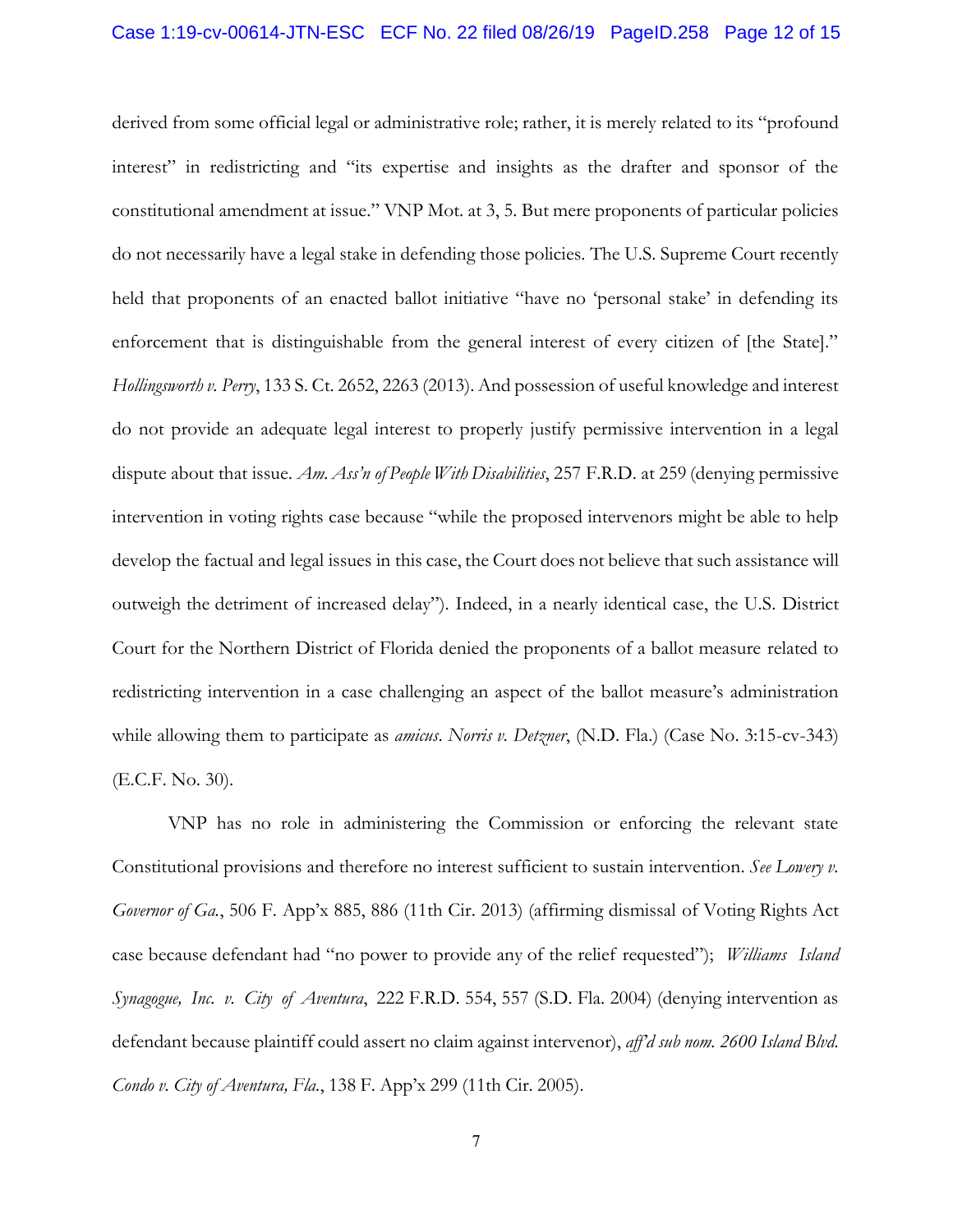## <span id="page-12-1"></span>**C. VNP's Intervention Would Prejudice the Parties By Creating Undue Delay and Denying the Request Would Not Harm VNP**

<span id="page-12-0"></span>"In exercising its discretion [regarding permissive intervention], the court must consider whether the intervention will create undue delay or prejudice the adjudication of the original parties' rights." Fed. R. Civ. P. 24(b)(3). VNP makes general assertions that its "participation in this litigation will not result in any delay," VNP Mot. at 5, but these assertions are devoid of further explanation aside from noting that VNP has already provided and answer to the complaint, and it will file a response to Plaintiff's preliminary injunction motion by the due date for the Secretary of State's response, *id.* VNP does not address the inevitable delay and redundancies that result from two defendants separately engaging at each stage of the process. *Athens Lumber Co. v. Fed.Election Comm'n*, 690 F.2d 1364, 1367 (11th Cir. 1982) ("[T]he introduction of additional parties inevitably delays proceedings."). VNP's involvement would almost certainly result in delay and increased litigation costs, and unnecessarily complicate the proceedings where the existing Defendant will already be zealously defending. Under these circumstances, the prejudice to the existing parties outweighs the benefit created by granting VNP's request to intervene.

<span id="page-12-3"></span><span id="page-12-2"></span>Further, the prejudice to VNP is slight or nonexistent. As discussed above, the Secretary of State's defense of this action is clearly adequate to represent VNP's interest. Courts have justifiably denied motions to intervene under similar circumstances, and this Court should do so here as well. *E.g., Lee v. Va. Bd. of Elections*, 2015 WL 5178993, at \*4 (E.D. Va. Sept. 4, 2015) ("A court did not err in exercising its discretion by denying a motion to intervene when undue delay exist without a corresponding benefit . . . , especially where an existing party zealously pursues the same ultimate objectives as a movant."); *United States v. North Carolina*, 2014 WL 494911, at \*5 (M.D.N.C. Feb. 6, 2014) (denying intervention in voting rights case because proposed intervenors would "consume additional and unnecessary judicial resources, further complicate the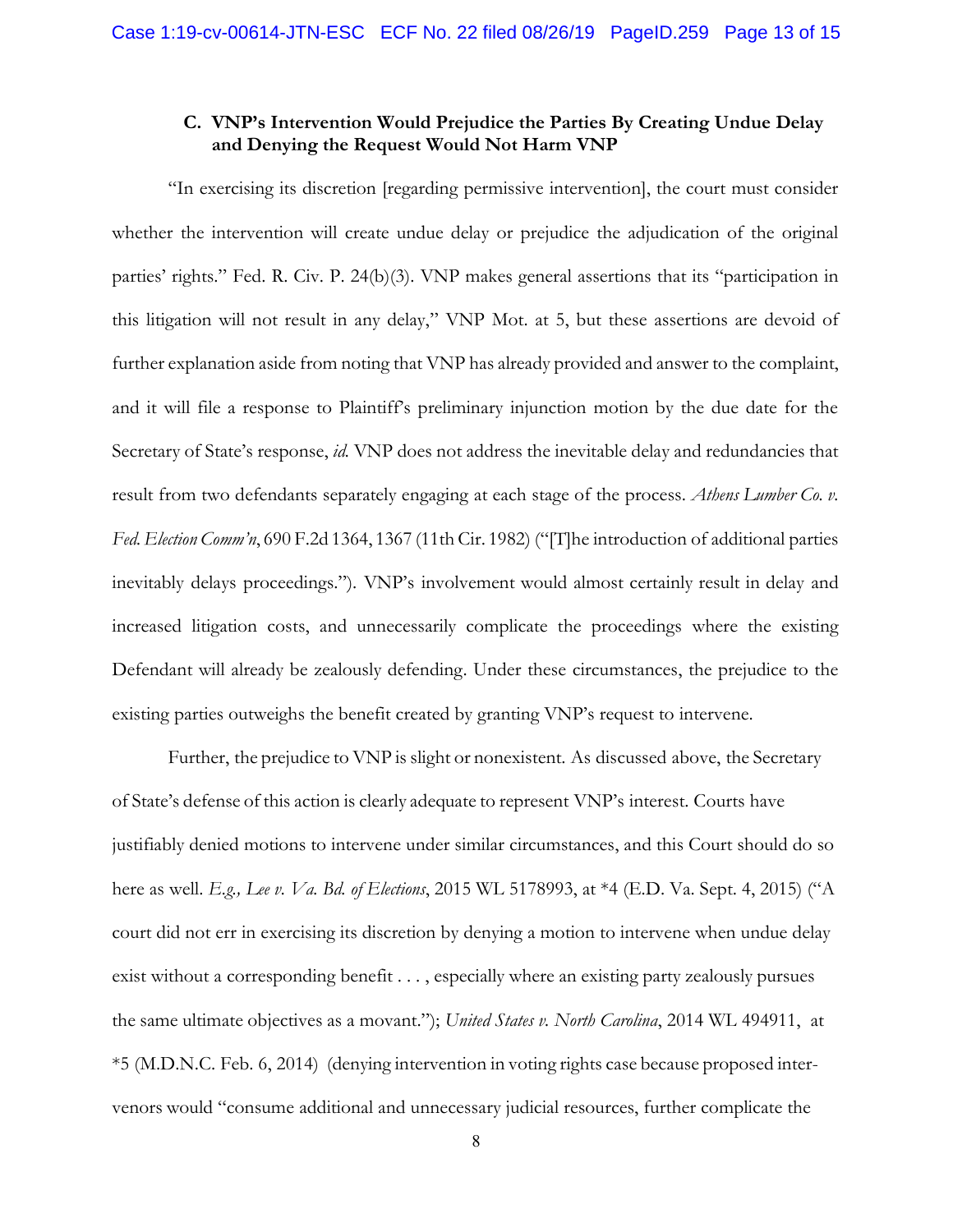<span id="page-13-0"></span>discovery process, potentially unduly delay the adjudication of the case on the merits, and generate little, if any, corresponding benefit to the existing parties"); *Am. Ass'n of People With Disabilities*, 257 F.R.D. at259 (denying permissive intervention in voting rights case because "while the proposed intervenors might be able to help develop the factual and legal issues in this case, the Court does not believe that such assistance will outweigh the detriment of increased delay"). VNP does not even address such delays.

<span id="page-13-5"></span><span id="page-13-2"></span><span id="page-13-1"></span>Significantly, if VNP wishes to address specific issues, it can do so as *amicus curiae*. *See Brewer v. Republic Steel Corp.*, 513 F.2d 1222, 1225 (6th Cir. 1975) (affirming lower court's denial of motion for permissive intervention, stating that "participat[ing] in the litigation as an amicus curiae" would give the intervenor "ample opportunity to give the court the benefit of its expertise."); *Stupak-Thrall v. Glickman*, 226 F.3d 467, 477, 471 (6th Cir. 2000) ( "right to participate as *amici curiae* is both meaningful and adequate" for intervenors that have a common "ultimate goal" with a party, even if the intervenors intend to make different arguments); *Bradley v. Milliken*, 828 F.2d 1186, 1194 (6th Cir. 1987) (affirming lower court's denial of intervention under Rule 24(a) and (b) partly because "the district court has already taken steps to protect the proposed intervenors' interests by inviting [counsel] to appear as amicus curiae in the case"); *Ohio v. Envtl. Prot. Agency*, 313 F.R.D. 65, 72 (S.D. Ohio 2016); *Lee*, 2015 WL 5178993, at \*5 (denying intervention because "the Court fails to see any benefit that permitting intervention would provide which allowing the proposed intervenors the opportunity to participate as *amici curiae* would not").

<span id="page-13-4"></span><span id="page-13-3"></span>Allowing VNP to intervene in this case will provide little benefit beyond what VNP could achieve by participating in this litigation as *amici curiae* and will be a detrimental burden on the existing parties.